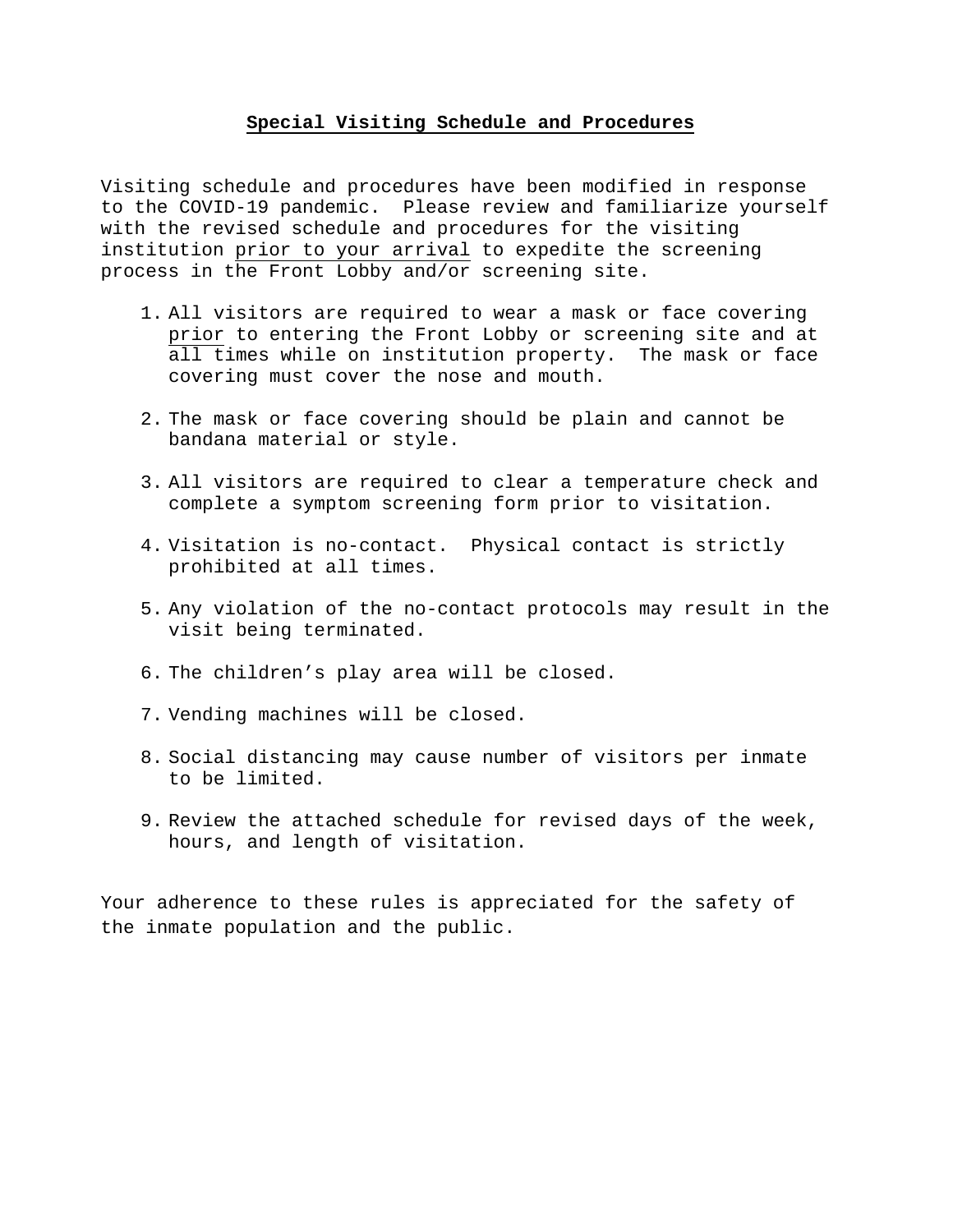### **FCI SAFFORD MODIFIED VISITATION INFORMATION**

#### *\*\*Updated as of March 29, 2022\*\**

Visitation will be conducted in accordance with the following guidelines, in addition to visitation procedures, to protect the health and safety of all inmates, staff, and visitors.

- Social distancing (minimum of 6 feet) between visitors and inmates will be *strictly enforced*. Any violation of COVID-19 preventative measures during visitation, **by the inmate or their visitor(s),** will result in the termination of visits and disciplinary action for the inmate.
- Inmates will be provided an opportunity for visitation at least twice a month, with a maximum of three (3) visitors per inmate for each visit. Children over the age of one (1) year old will be considered a visitor. Infants under the age of one (1) year old will not be considered a visitor, and will be required to sit on the accompanying adult visitor's lap for the duration of the visit. Inmates **must** verify with their Unit Team that all children over the age of 16 are on their approved visiting list. The children's area in the Visiting Room will remain closed. A maximum of 75 visitors will be allowed in the Visiting Room for each visitation session. *The visitation schedule is subject to change.*
- Visitation will be divided into two (2) sessions, with the "AM Session" being held from 8:00 to 11:30 A.M., and the "PM Session" from 12:00 to 3:30 P.M. Visitor in-processing for the "AM Session" will conclude at 9:30 A.M. Visitor in-processing for the "PM Session" will conclude at 1:30 P.M. *Once in-processing concludes, no further visitors will be admitted for that visitation session.*
- Door handles, tables, chairs, restrooms and other high-traffic areas of the Visitation Room will be thoroughly cleaned and disinfected between visitation sessions (from 11:30 A.M. to 12:00 P.M.).
- To limit potential exposure, visitation will be conducted by housing unit only. *Please see the visitation schedule below, which is subject to change.*
- Inmates in the Special Housing Unit and any Quarantine or Isolation Units will **not** participate in social visiting.
- To allow for social distancing, no more than nine (9) visitors (3 groups of visitors consisting of 3 people in each group) will be allowed in the Front Lobby at a time for in-processing. Visitors are required to wear appropriate face coverings, which will be verified during in-processing. Improper face coverings include: neck gaiters, bandanas, masks with exhalation valves/vents, masks with inappropriate or offensive images or sayings, face shields, N-95 masks, etc.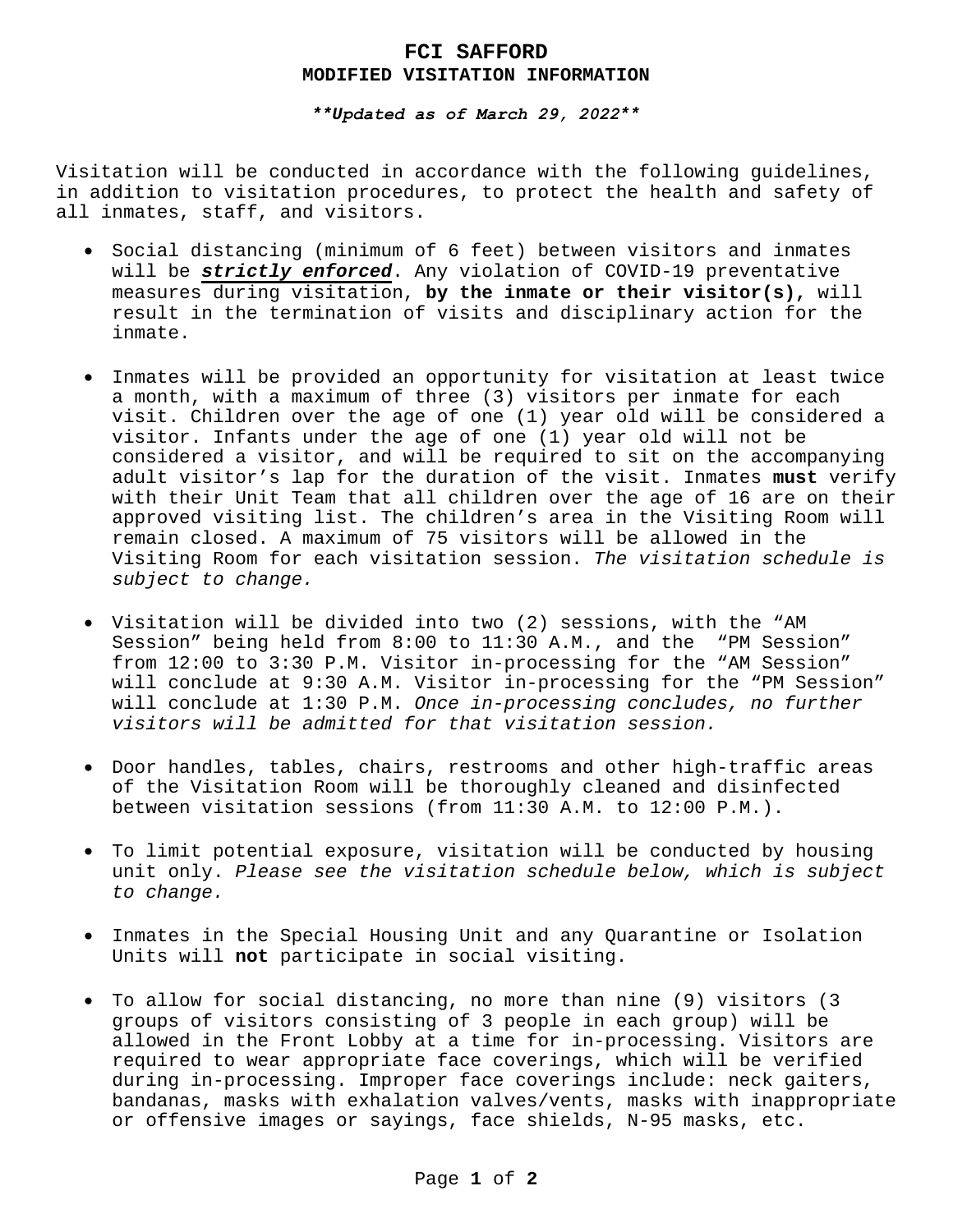- During in-processing and prior to being admitted to the facility, visitors will be temperature checked and screened for COVID-19 symptoms. *All visitors who are sick or symptomatic for COVID-19 will be denied visitation. All persons within a denied visitor's visitation group will also be denied visitation. Refusal to be screened will result in the visitor(s) (and their entire visitation group) being denied visitation privileges for that day.* Using the Coronavirus Disease 2019 (COVID-19) Enhanced Screening Tool (Staff, Contractors, and Visitors), visitors will be screened for the following symptoms:
	- Temperature of > 100º
	- New-Onset Cough
	- New-Onset Trouble Speaking/Difficulty Breathing
	- Fatigue
	- Muscle or Body Aches
	- Sore Throat
	- New Loss of Taste or Smell
	- Stuffy/Runny Nose
	- Nausea or Vomiting
	- Diarrhea
	- Any other symptom classified by the Center for Disease Control and Prevention (CDC)
- Both inmates and visitors must **correctly** wear appropriate face coverings **at all times** during visitation, and perform hand hygiene before and after each visit. Visitors will **only** be permitted to wear plain masks/face coverings, and children over the age of two (2) years old will be **required** to wear a mask. Inmates will **only** be permitted to wear the plain white BOP issued masks for visitation; masks that have been altered or decorated will not be allowed.
- There will be **no physical** contact of any kind during visitation, to include an embrace at the beginning and end of the visit. Additionally, based on the inability to social distance, inmates and their visitors will **not** be permitted to take photographs during visitation.
- Food and beverages will **not** be allowed. As such, vending machines will not be available for use in the Visiting Room. Baby formula/food must be placed in a quart sized clear sealable bag.
- To allow for social distancing, no more than a total of four (4) people, consisting of three (3) visitors and one (1) staff, will be allowed inside the Control Sallyport at a time. Exit procedures will reflect entrance procedures, with the addition of the walkway between Control and the Visiting Room being utilized to ensure social distancing (minimum of 6 feet) between visitors during their exit.
- All areas, to include the Front Lobby and the Control Sallyport, will be thoroughly cleaned and disinfected following the completion of visitation each day.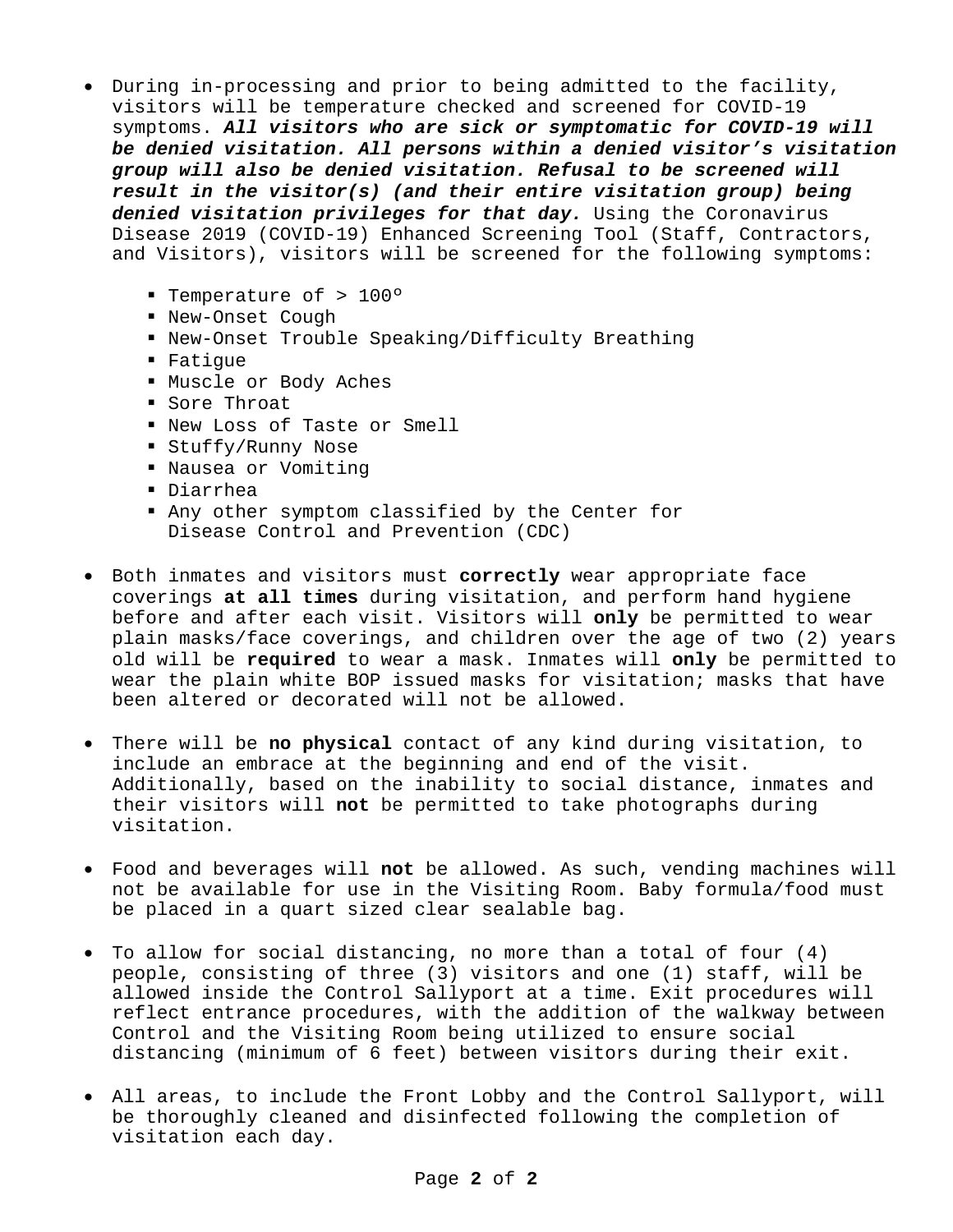### **FCI SAFFORD VISITATION SCHEDULE**

AM SESSION: 8:00 – 11:30 AM

PM SESSION: 12:00 – 3:30 PM

SAG = SAGUARO DORM

CHOL = CHOLLA DORM

OCO = OCOTILLO DORM

*\*THIS SCHEDULE IS SUBJECT TO CHANGE\**

*\*\*INMATES IN THE SPECIAL HOUSING UNIT OR ANY QUARANTINE OR ISOLATION UNIT WILL NOT PARTICIPATE IN SOCIAL VISITING\*\* \*\*\*NO HOLIDAY VISITATION AT THIS TIME\*\*\**

| <b>APRIL 2022</b>       |                    |                    |
|-------------------------|--------------------|--------------------|
| <b>APRIL 2</b>          | APRIL <sub>3</sub> | APRIL <sub>9</sub> |
| AM: OCO A - RDAP ONLY   | AM: SAG A/B        | AM: CHOL A/B       |
| PM: OCO B/C             | PM: SAG C/D        | PM: CHOL C/D       |
| APRIL 10                | APRIL 16           | APRIL 17           |
| $AM: OCO A - RDAP ONLY$ | AM: SAG A/B        | AM: CHOL A/B       |
| PM: OCO B/C             | PM: SAG C/D        | PM: CHOL C/D       |
| APRIL 23                | <b>APRIL 24</b>    | APRIL 30           |
| AM: OCO A - RDAP ONLY   | AM: SAG A/B        | AM: CHOL A/B       |
| PM: OCO B/C             | PM: SAG C/D        | PM: CHOL C/D       |
| <b>MAY 2022</b>         |                    |                    |
| MAY 1                   | MAY 7              | MAY 8              |
| $AM: OCO A - RDAP ONLY$ | AM: SAG A/B        | AM: CHOL A/B       |
| PM: OCO B/C             | PM: SAG C/D        | PM: CHOL C/D       |
| <b>MAY 14</b>           | <b>MAY 15</b>      | <b>MAY 21</b>      |
| AM: OCO A - RDAP ONLY   | AM: SAG A/B        | AM: CHOL A/B       |
| PM: OCO B/C             | PM: SAG C/D        | PM: CHOL C/D       |
| <b>MAY 22</b>           | <b>MAY 28</b>      | <b>MAY 29</b>      |
| AM: OCO A - RDAP ONLY   | AM: SAG A/B        | M: CHOL A/B        |
| PM: OCO B/C             | PM: SAG C/D        | PM: CHOL C/D       |
| <b>JUNE 2022</b>        |                    |                    |
| <b>JUNE 4</b>           | <b>JUNE 5</b>      | <b>JUNE 11</b>     |
| AM: OCO A - RDAP ONLY   | AM: SAG A/B        | AM: CHOL A/B       |
| PM: OCO B/C             | PM: SAG C/D        | PM: CHOL C/D       |
| <b>JUNE 12</b>          | <b>JUNE 18</b>     | <b>JUNE 19</b>     |
| AM: OCO A - RDAP ONLY   | AM: SAG A/B        | M: CHOL A/B        |
| PM: OCO B/C             | PM: SAG C/D        | PM: CHOL C/D       |
| <b>JUNE 25</b>          | <b>JUNE 26</b>     |                    |
| AM: OCO A - RDAP ONLY   | AM: SAG A/B        |                    |
| PM: OCO B/C             | PM: SAG C/D        |                    |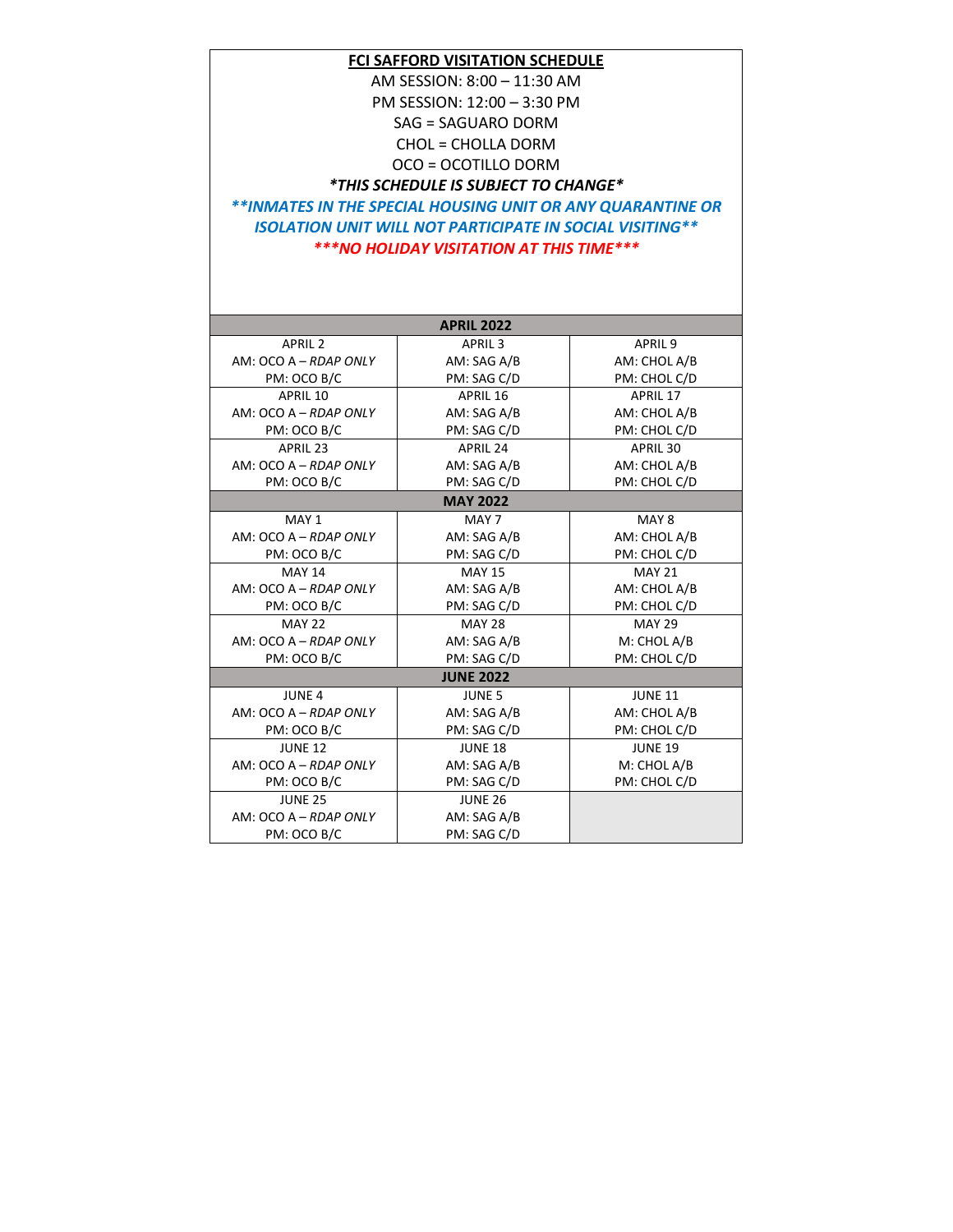

# **DO choose masks that**



**Have two or more layers of** washable, breathable fabric

**Completely cover your** nose and mouth

Fit snugly against the sides of your face and don't have gaps

# **DO NOT choose masks that**



Are made of fabric that makes it hard to breathe, for example, vinyl



**Have exhalation valves or** vents, which allow virus particles to escape



Are intended for healthcare workers, including N95 respirators

**Evaluation is on-going but** effectiveness is unknown at this time

**Evaluation is on-going but** effectiveness is unknown at this time